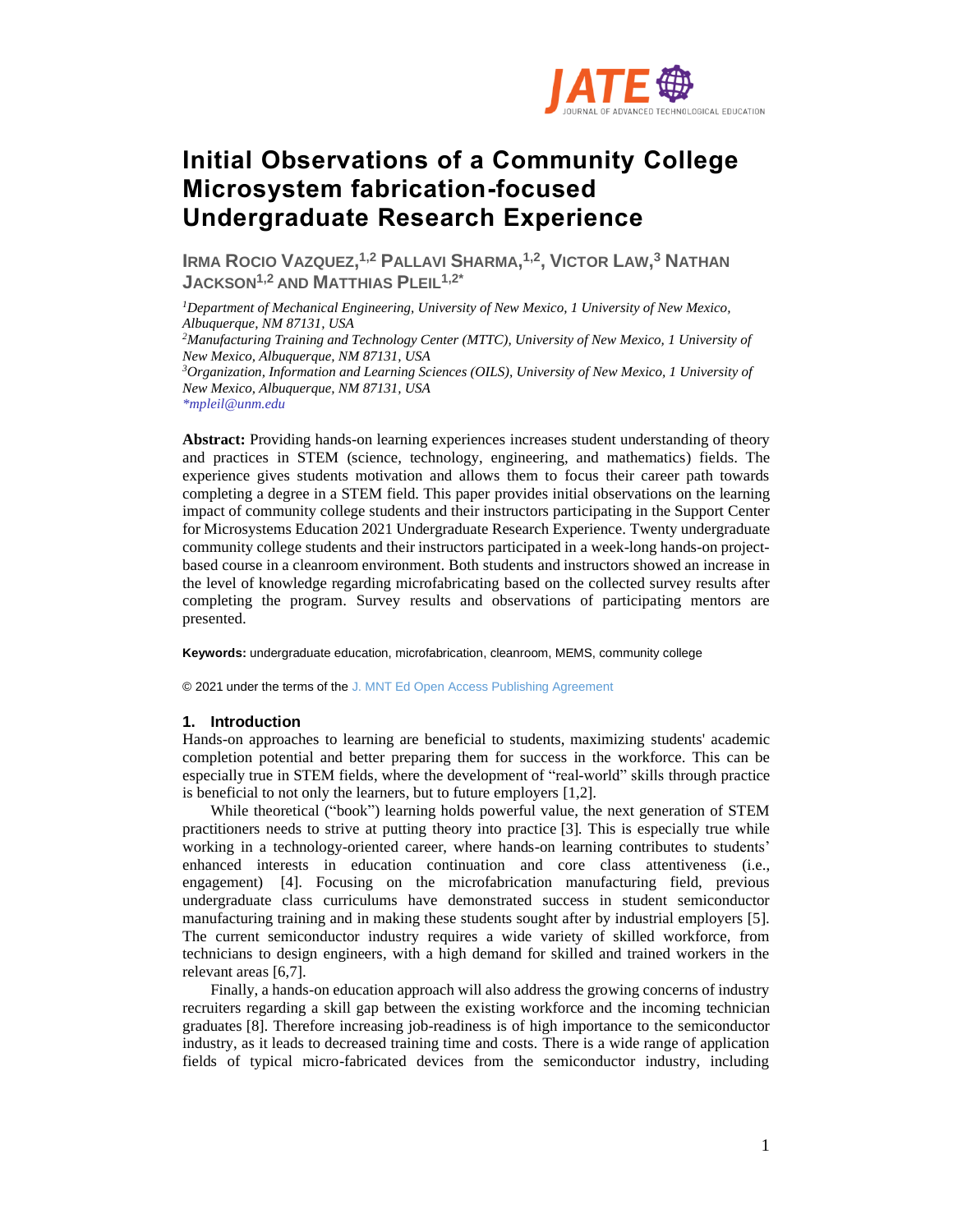

communications, healthcare, computing, transportation, aerospace, among others [9]. Therefore, there is a need for highly skilled microfabrication technicians to fulfill these workforce demands [7]. Community college students can pursue technician jobs upon graduation or continue at the university towards an engineering career. Nonetheless, with a microsystems fabrication hands-on project-based experience added to their curriculum, both types of students benefit greatly, providing valuable and relevant cleanroom and microfabrication experience for the micro-nanotechnology (MNT) industry. This paper presents the initial observations of community college students' and instructors' learning impact in a microsystem fabrication-focused research experience based on their survey responses as presented below.

# **2. Methodology**

A total of twenty participants, including at least five instructors, and twelve students from three community colleges, participated in the Microsystem fabrication-focused Undergraduate Research Experience (URE). The course consisted of the participants receiving online preparatory materials and lectures in the microfabrication area weeks before arriving at the laboratory, followed by a week-long hands-on cleanroom experience at the University of New Mexico (UNM). Two graduate teaching assistants and two UNM faculty members educated and mentored the participants in using multiple fabrications and metrology tools and processes. This classroom experience allowed students to work inside a class 1000 cleanroom at the UNM Manufacturing Training and Technology Center (MTTC), as seen in [Fig. 1.](#page-1-0)

During the week, students participated in several microfabrication projects and received training on various cleanroom equipment, followed by completing the survey to analyze the experience's impact. There were three main types of microdevices fabricated, namely i) a micro pressure sensor ii) microneedles and iii) microfluidic channels. An initial "Art Wafer" project was undertaken to introduce students to basic cleanroom processing and safety protocols. The Art Wafer Project included a photolithography step and wet chemical etch resulting in a pattern of the students' choosing onto a 4-inch silicon dioxide coated silicon wafer. This initial project introduced the students to wafer cleaning procedures (i.e., solvent resist stripping and spin rinse dry (SRD) methods). They also gained training on the spin coater, mask aligner/exposure instrument, chemical fume hoods (including solvent and caustic wet materials), and wafer handling.



Fig. 1. Students with the teaching assistants prepare samples inside the UNM MTTC Cleanroom*.*

<span id="page-1-0"></span>*1. Microfabrication Methods*

Making of a Micro Pressure Sensor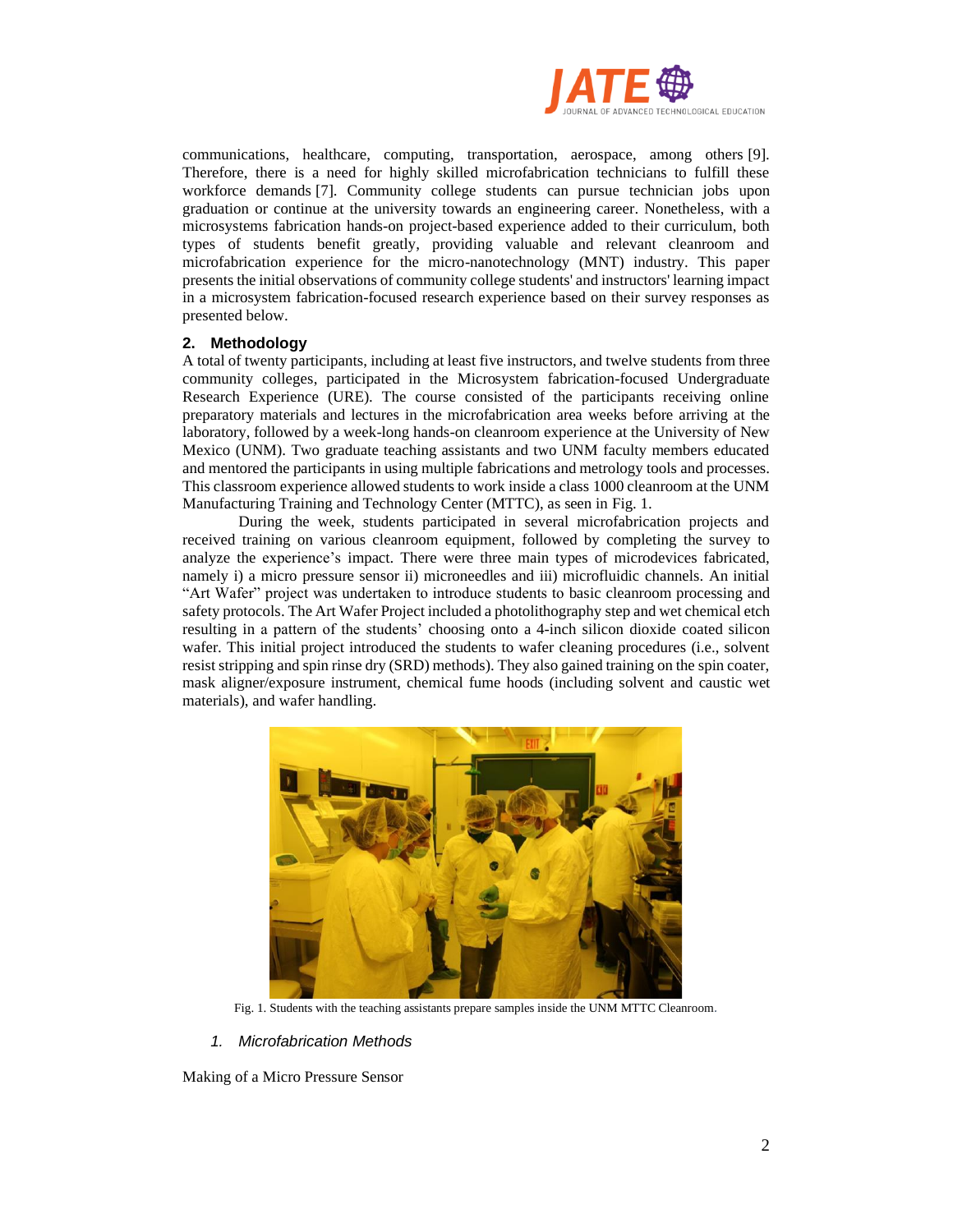

The micropressure sensor process is a simple two mask process that consists of multiple steps that expose students and faculty to many of the processes used in micro nanofabrication: 1) photolithography with positive and negative resists, 2) dry anisotropic etching, 3) wet anisotropic silicon crystal etching, 4) sputter deposition, 5) thin-film measurement, 6) wafer dicing, 7) optical microscopy, 8) scanning electron microscopy, and 9) electrical probe characterization of the Wheatstone bridge circuit.

The purpose of the photolithography process is to transfer a pattern to the wafer. Spin coating is the first step and is a technique used to deposit uniform thin films upon a substrate dispensing liquid material followed by spinning of the substrate (wafer). The centrifugal forces induced by the spinning, spread out the material, leaving behind a uniform thin film [10]. This is a standard method to deposit photoresists in photolithography procedures. Photolithography is a process where a photoresist, a photosensitive polymer, is exposed to light via a photomask using a contact or projection illumination system. This light exposure makes certain parts of the photoresist soluble (positive resist) or insoluble (negative resist) to the subsequent development step. After developing the photoresist, selective areas are covered with photoresist, and other areas are not. The photoresist protects what is underneath in the subsequent etching step or allows the selective deposition of material to the open areas (metal in the case of the pressure sensor process). In other words, the step following photolithography allows for different microfabrication techniques such as etching (removal of material) or material sputter (deposition or material) to transfer the photomask pattern into different material layers [10,11].

By the end of the week of cleanroom activities, the students learned how to fabricate and characterize a fully functional micro-pressure sensor. This completed device consists of a chrome-gold (CrAu) bi-layer or a single layer nichrome (NiCr) alloy piezoresistive Wheatstone bridge circuit on top of a thin film silicon nitride membrane. To create the device, there are two patterning steps. The first step is to create the opening for the sensor chamber, and the second is to create the actual bridge circuit. [Fig. 2](#page-3-0) shows the pressure sensor device; note the chamber viewed from the backside of the wafer and the Wheatstone bridge as seen from the top.

To create the chamber, one must first transfer the pattern to the backside of the wafer via photolithography and subsequent reactive ion etching of the silicon nitride film. The first step is to coat both sides of the wafer with a thick positive photoresist: AZ 10XT. Next, the front side is coated to protect the one-micron thin silicon nitride film from being damaged while processing the backside. Next, a series of open areas are patterned in the photoresist allowing for the selective removal of the silicon nitride using reactive ion etching (RIE). The photoresist is then removed. The patterned silicon nitride is now a "hard mask" for the subsequent etching of the crystal silicon wafer substrate resulting in the pressure sensor chamber. The RIE process uses a carbon tetrafluoride and oxygen (CF4/O2) gas combination with a plasma to open SiN windows. Next, the photoresist is stripped with acetone followed by an alcohol and deionized water quick dump rinse (QDR) and spin rinse dry (SRD).

To create the frontside Wheatstone bridge pattern, the front side of the wafer is patterned using one of two lift-offs resist processes, either LOR5B and AZ1518 or NLOF2070, a positive and negative resist process, respectively. This photolithography process step results in open areas on the wafer, which defined the Wheatstone bridge circuit. Once the pattern is defined, metal for the circuit is deposited into open areas on the SiN and on top of the photoresist. After sputter deposition, the photoresist is stripped and the wafer cleaned, resulting in the metal on top of it also being lifted off, leaving only the Wheatstone bridge circuit on top of the silicon nitride, which will become the flexible membrane of the pressure sensor.

The last step of the fabrication process is to etch the chamber. The wafer is submerged in a heated potassium hydroxide (KOH) bath. KOH selectively etches the exposed silicon crystal wafer substrate. The SiN does not etch in KOH; hence, only the open areas of the backside chamber pattern are exposed, and the exposed silicon is removed until the etch reaches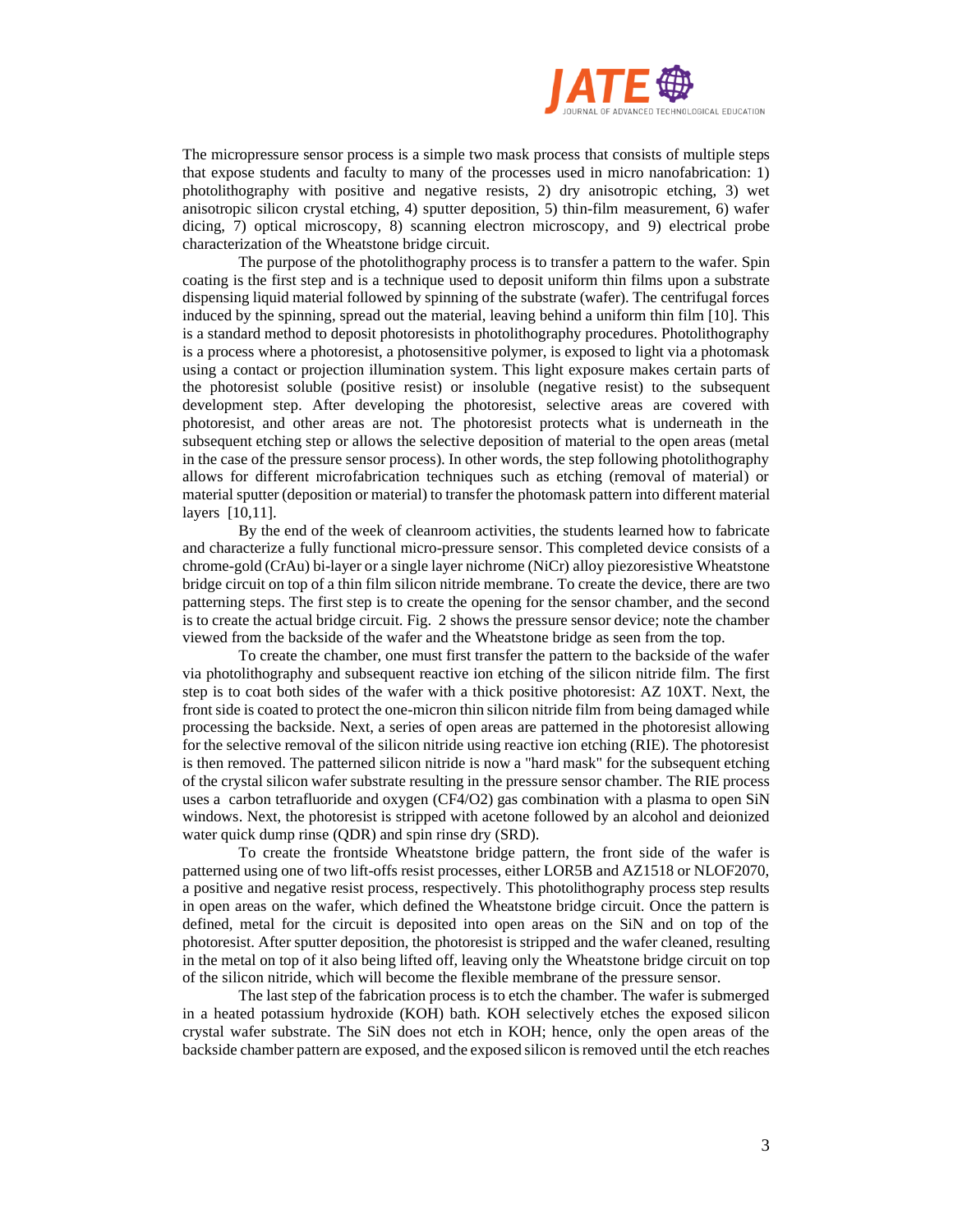

the frontside SiN layer. Upon completion of the KOH etching, the Wheatstone bridge circuit is on top of a released SiN membrane which can now flex along with the circuit.

The students and faculty also were exposed to wafer dicing, the separation of the individual devices from the wafer, scanning electron microscope (SEM) inspection, and electrical probe testing of the device under varying pressure difference conditions. The probe station also includes an interferometer whereby the participants can determine the degree of membrane deflection, determine the change in the circuit resistor length and compare theoretical with actual voltage output.



Fig. 2. Topside Wheatstone bridge circuit (a) and bottom side chamber opening (b) 3D models with the corresponding scanning electron microscope images of the actual device (c) and (d), respectively.

## <span id="page-3-0"></span>Micro Fluidic and Needle Fabrication

Additionally, students learned how to fabricate micro-needles, focusing on three types of fabrication: i) cavity-based needles for soft-lithography ii) protruding silicon microneedles, and iii) 3D pillar needles. The process flow for the different types of needles is shown in [Fig. 3.](#page-3-1) SU8 is a negative photoresist used in the process. When the cavity-based microneedles were patterned, polydimethylsiloxane (PDMS) was used as a flexible cast for the soft lithography of the cavity needles in order to produce replicas of the protruding microneedles by pouring the PDMS on top of the wafer and allowing it to cure. Once cured, the PDMS can be peeled away, leaving a soft-lithography mold. These PDMS needles can be seen in [Fig. 4.](#page-4-0)



<span id="page-3-1"></span>Fig. 3. Fabrication process flow diagrams for a) cavity-based needles, b) protruding needles, and c) pillar needles.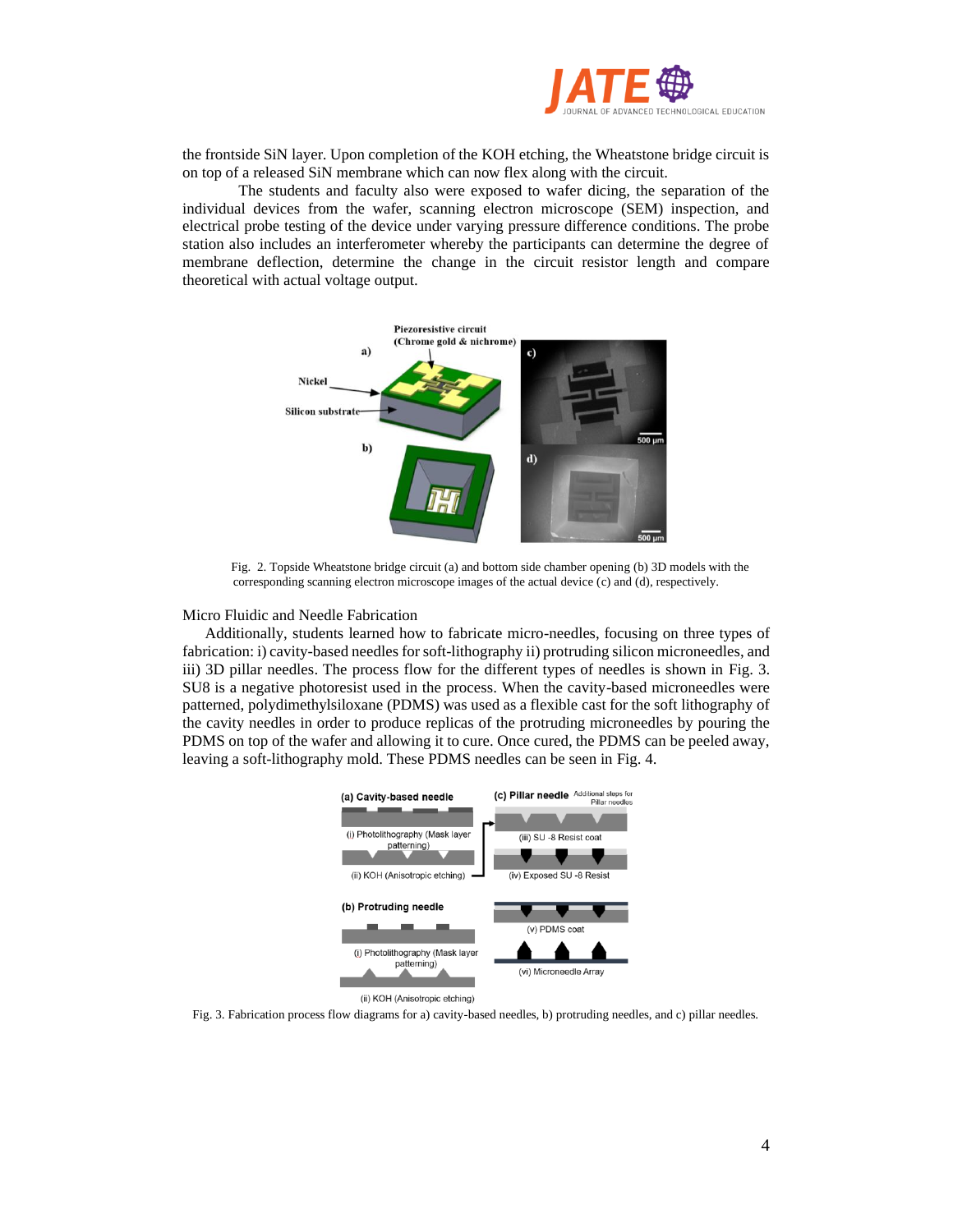



<span id="page-4-0"></span>Fig. 4. a) and b) PDMS microneedles c) and d) corresponding SEM images of the PDMS microneedles.

Similarly, students learned how to make traditional micro-fluidic channels utilizing similar soft-lithography methods. Surface micromachining methods (i.e., additive manufacturing) were demonstrated for microfluidics channels using negative photoresist SU8 on a Si Wafer. A photolithography process was used to pattern different microfluidic geometries. PDMS was used again for the soft-lithography mold. In [Fig. 5a](#page-4-1), a student can be seen peeling the PDMS mold away from the patterned SU8 profiles on the Si wafer. The final mold is shown in [Fig.](#page-4-1)  [5c](#page-4-1). In this case, the mold was dyed red for visual purposes. Lastly, students and faculty were exposed to different methods to characterize these microdevices and structures using an electrical probe mechanical and optical-based metrology methods.



Fig. 5. a) A student removing PDMS mold from the patterned SU8 on a wafer b) Patterned microfluidic channels on SU8 c) soft lithography PDMS mold

# <span id="page-4-1"></span>*2. Survey Methods*

Out of 20 participants in the program, 17 participated in a survey to rate their experience in this program. The online survey was shared on the last day of the cleanroom research experience, which included questions using the Likert scale (1-5) and short answer options.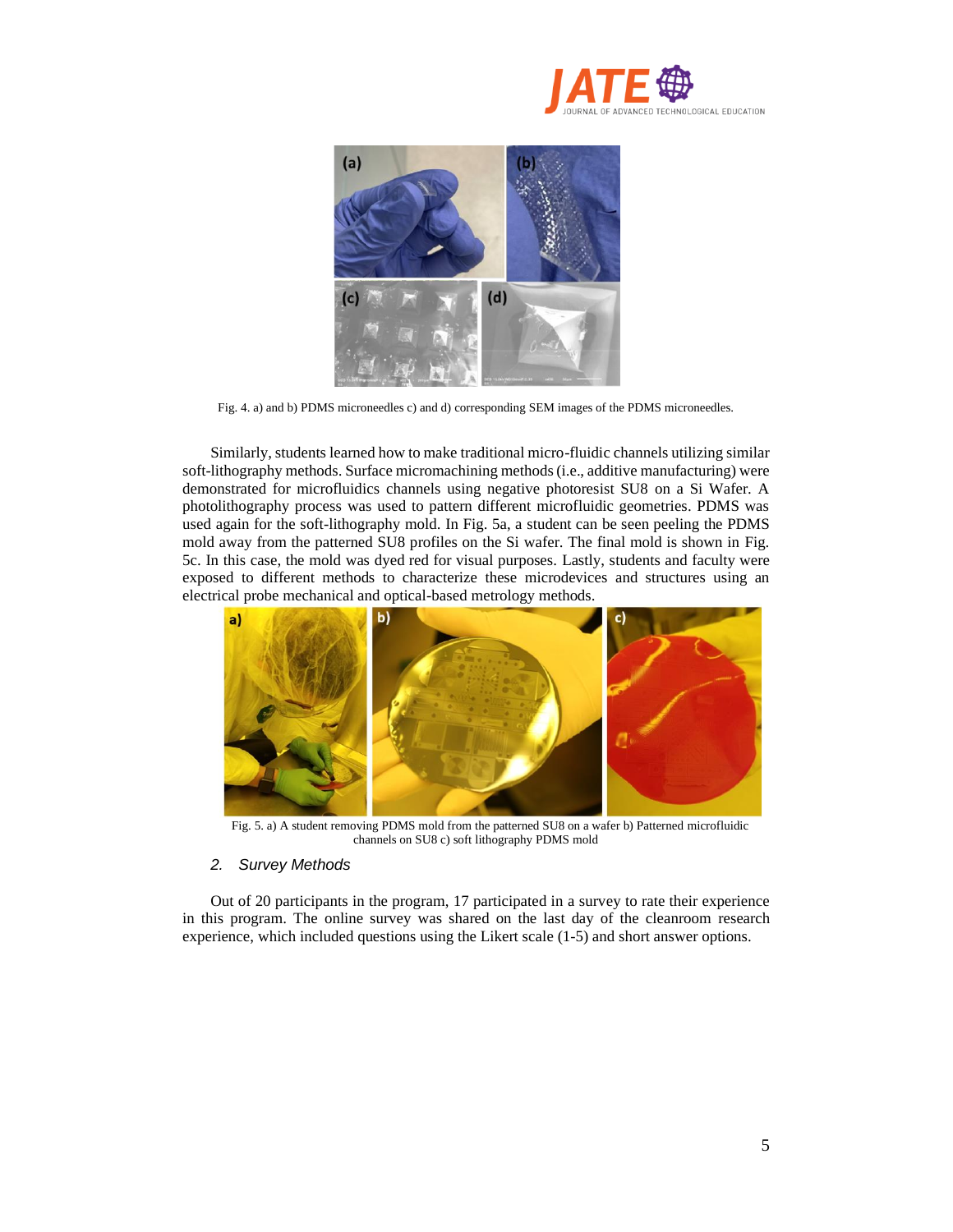

The survey items included questions such as the following:

- How satisfied were you with the experience?
- Did you have any prior experience with hands-on microfabrication inside a cleanroom?
- What was your level of knowledge regarding microfabrication *before* and *after* starting the program?
- What is your field of study background? (i.e., degree currently seeking, previous experience)
- Which part of the hands-on experience did you learn the most? Explain why and what parts helped you bring your understanding to a higher level.
- Do you feel that you were introduced to new scientific concepts? Please Explain
- Please describe your familiarity with the different processes *before* and *after* the accelerated course.
- How likely are you to participate in a similar experience like this in the future?
- How likely are you to recommend it to your peers?

Similarly, when answering the question regarding their current field of study, the participants had the option of selecting multiple fields. The respective backgrounds are summarized in [Fig. 6.](#page-5-0)



Fig. 6. The current field of studies of the participating students was remarkably diverse

#### <span id="page-5-0"></span>**3. Survey Results**

Instructors and students were asked to rank their familiarity with a number of microfabrication processes on a Likert scale from 1-5 before and after the course, with 1 meaning "You were not at all familiar" and 5 meaning "You were very familia[rFig. 7a](#page-6-0) and [Fig. 7b](#page-6-0) show the responses to this question from the instructors and students for different processes, respectively.

For both the instructors and the students, there was a positive increase in the level of familiarity with each aspect of microfabrication. As seen in [Fig. 7a](#page-6-0), in the case of the instructors, there was an increase in familiarity for all of the microfabrication processes listed. The largest positive difference  $(+1)$  with a standard deviation of 0.44, was in Soft Lithography, which involved creating a mold of the microfluidic and microneedle structures by pouring and curing PDMS on top of the wafer substrate and then peeling it off. The smallest increase was in the Exposure section, with an increase of only  $(+0.2)$  and a standard deviation of 0.44. Exposure is one of the basic steps in the photolithography process and is an essential part of transferring a pattern to the wafer using a photoresist.

In the case of the students, the levels of familiarity, as seen in [Fig. 7b](#page-6-0), had a positive increase in each microfabrication category as well. The category which showed the highest student self-assessed knowledge was the Lift-Off process with an increase of (+2.42) and a standard deviation of 0.96. This process involves patterning thin metal film deposited on top of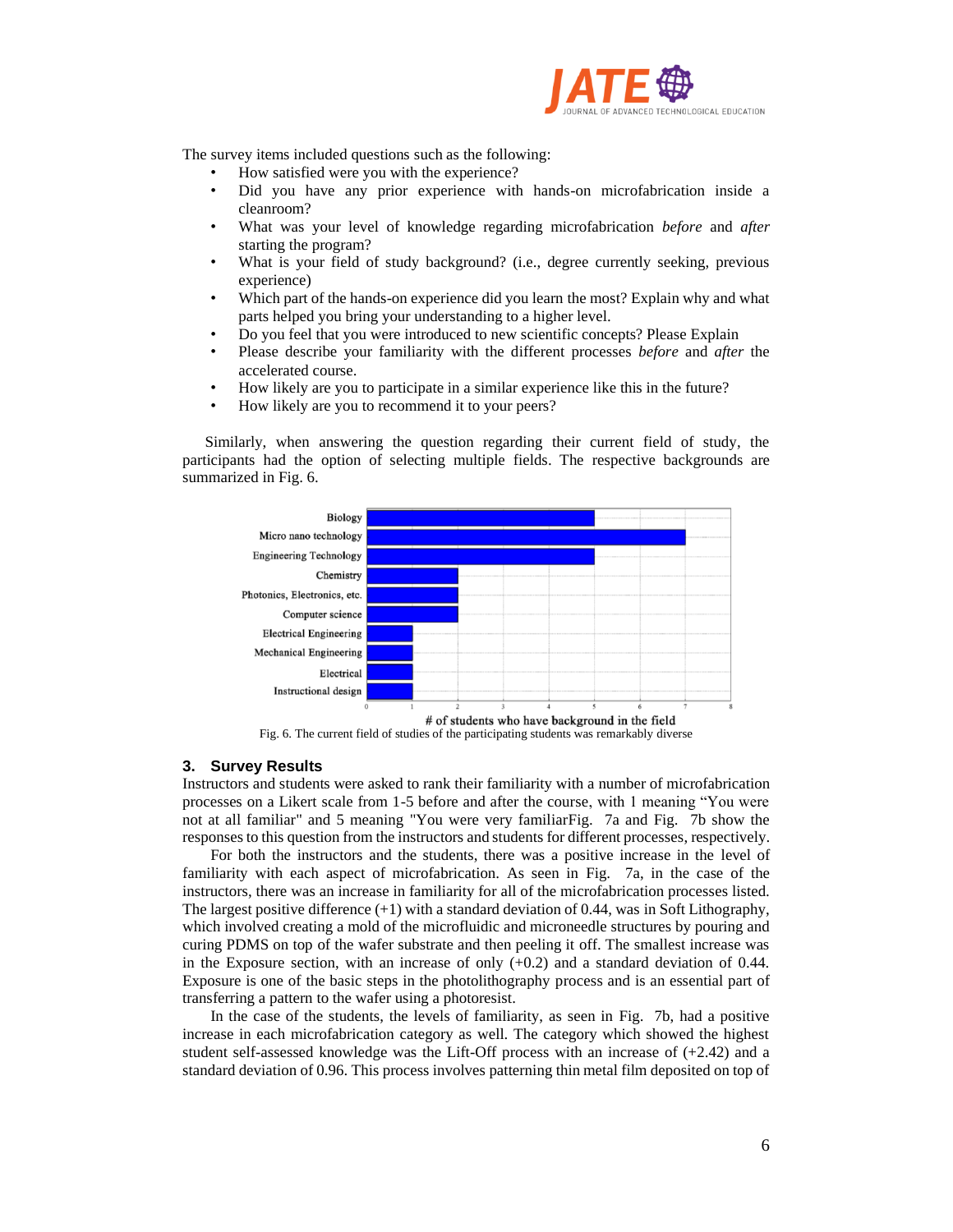

developed photoresist profiles and subsequently removing the metal-on-photoresist surfaces with solvents baths producing the Wheatstone bridge circuit. The area with the smallest increase (+1.78) with a standard deviation of 0.67 was interestingly in the area of soft lithography, which was a new exercise for most students.



<span id="page-6-0"></span>it the URE experience for a) instructors and b) students.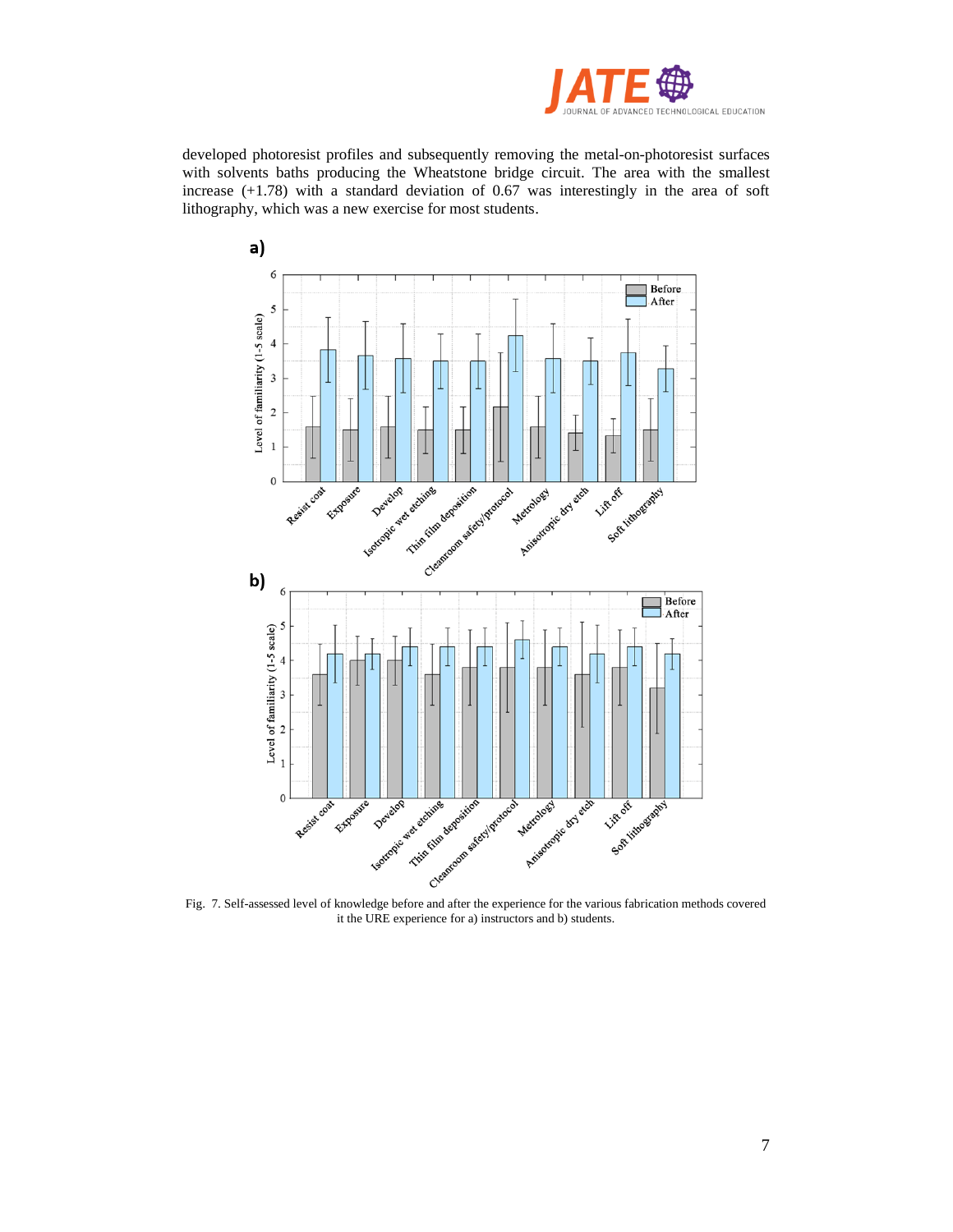

| Participant        | What was your level of<br>knowledge regarding<br>microfabrication<br><i>before</i> starting the program?<br>$(1$ -lowest, 5-highest) | What was your level of<br>knowledge regarding<br>microfabrication<br><i>after</i> completing the program?<br>$(1$ -lowest, 5-highest) |
|--------------------|--------------------------------------------------------------------------------------------------------------------------------------|---------------------------------------------------------------------------------------------------------------------------------------|
| <b>Instructors</b> | $3.4 + 0.55$                                                                                                                         | $3.8 + 0.44$                                                                                                                          |
| <b>Students</b>    | $2.1 + 0.99$                                                                                                                         | $3.4 + 1.16$                                                                                                                          |

#### **Table 1. Likert Scale self-assessed impact on student and instructor learning**

The values are presented as average +/- STD, with 12 students and 5 instructor participants.

When asked a general statement regarding their knowledge before and after the class, the participants reported an increased level of knowledge corresponding to microfabrication processes. Table 1 summarizes this data, highlighting an overall improvement in a general understanding of microfabrication. After completing the program, the average instructor familiarity increased 11 %, and students increased by 61 % in terms of familiarity measured via a 1-5 Likert Scale.

When asked how likely the participants are to recommend it to their peers, 88.2% of the total participants selected "Highly Likely," and the remaining 11.8% selected "Likely," showing a positive assessment of the course. Responses to how likely the participants wou participate in a course like this in the future was similar, with 76.5% selecting "Highly Likely" and 23.5% selecting "Likely ."This is not a first-time event; however, it is the first time a survey has been presented to participants.

The following are direct quotes from instructor responses:

• "*The equipment required (wet bench, fume hood, exposure tool, etc) is not only much more expensive that our Community College department budget could afford, but even could we find grant funding, our space limitations are considerable*."

• "*Much of the SCME material is already very remote-friendly, however I think the hands-on cleanroom experience is invaluable."*

In their responses, the instructors noted how this was a valuable experience and beneficial to their learning. Instructors stated that from a pedagogy perspective, it might be difficult to create more lecture materials leveraging the recently covered topics; however, they intend to use the resources from this experience such as modified lecture slides, and adapt these into the delivery methods used in their courses.

## **4. Discussion**

Given that this was a short online, week-long, hands-on research experience, the apparent trend of gained knowledge is vital. It increases microfabrication and cleanroom knowledge, skills, and familiarity for both students and instructors. These initial observations have shown that a hands-on microfabrication course is significantly beneficial for both instructors and students in STEM fields looking to gain practical cleanroom process experience, especially in the semiconductor/microfabrication fields. This has the potential to grow student employment in the semiconductor fields by giving them real-life experiences inside a cleanroom and exposure and familiarity with surface and bulk microfabrication techniques.

Hands-on learning has been shown to improve abstract concepts into a more concrete context and directly lead students to a higher chance of succeeding in STEM fields [12]. We can see this in the positive trend of results; considering this is primarily a one-week experience, the familiarity of the accelerated teaching is effective and beneficial.

Having students go through the entire process of fabricating a two-mask micro pressure sensor allowed them to see the complete process from the bare silicon wafer substrate through patterning, etching, and thin film deposition, and finally, device characterization. This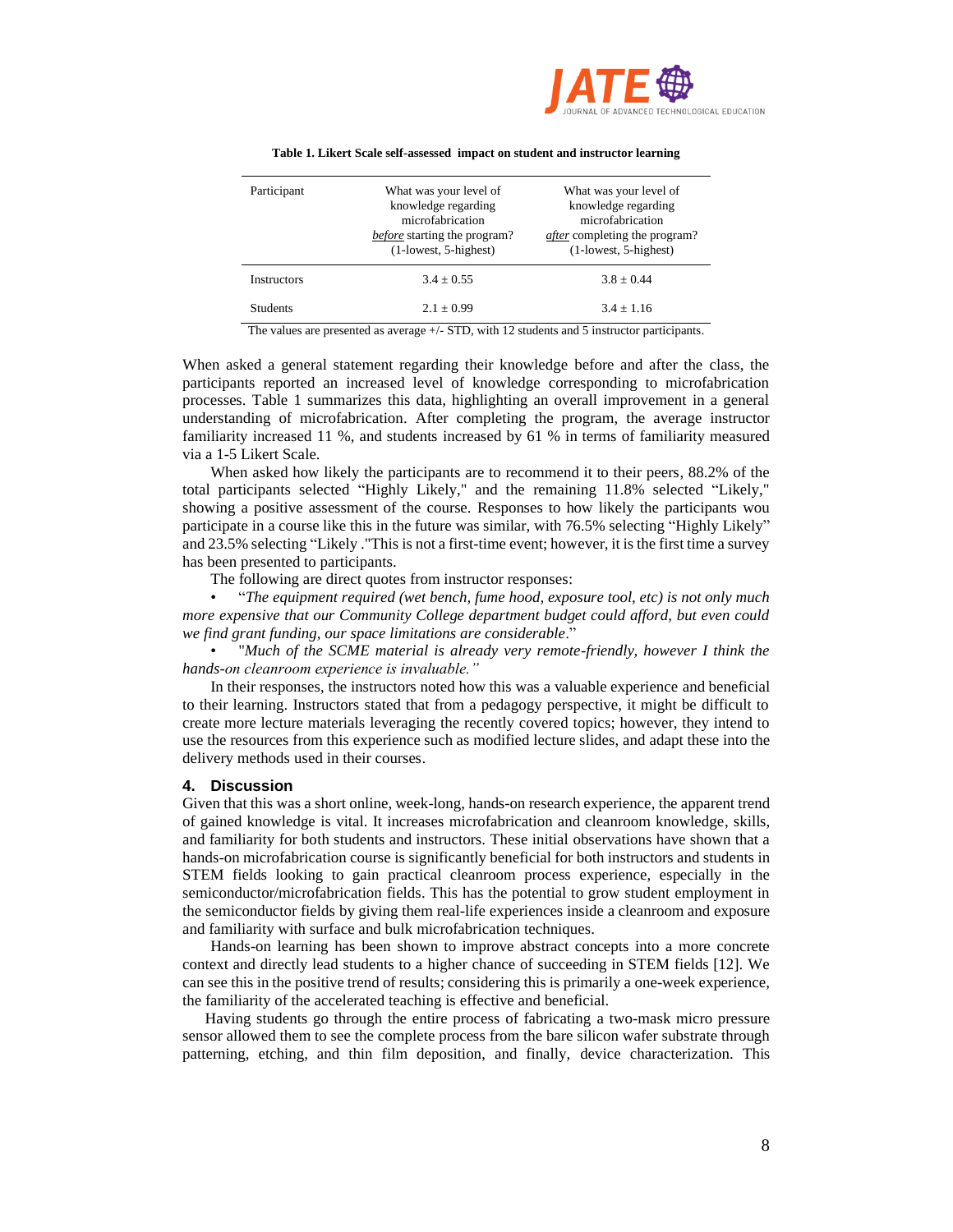

permitted the participants to acquire the knowledge and skills needed to understand microfabrication and the ability to work in a clean-room setting.

When fabricating the microneedles, the students were exposed to creating similar structures through different methods, which contributes to understanding the process designs and how to modify these processes for different applications and geometries. For example, how to obtain longer microneedles or create a sharper needle tip from the different etching techniques applied.

Further, in fabricating a soft lithography mask for microfluidic applications, the students were able to apply MEMS fabrication techniques to create flexible final samples. These have a wide variety of bio-applications, such as wearable sensors or sensors for different types of biodetection; this is of interest to many students. In addition, there is a wide range of applications of fabricated microdevices. For example, micro pressure sensors are used in technologies including biomedical applications, automotive industries, aerospace, among others [13,14]. Furthermore, microneedles can be used in areas such as transdermal drug delivery, biotherapeutics, and monitoring purposes [15,16]. Lastly, microfluidic channels have applications in the area of analytical processing of biological and chemical samples [17].

Students learning microfabrication through hands-on approaches have previously mentioned how hands-on teaching methods have engaged their interest [5,18,19]. Moreover, the area of MEMS (micro-electro-mechanical systems) is fundamentally centered on creating a device/system or can be thought of as product-oriented, so hands-on learning is appropriate. In the students' case, this experience also introduced new fields of study, which helped students discover an interest in the semiconductor/microfabrication fields. As there is a vast number of STEM careers, it is essential to allow students to explore a variety of career paths, including process, equipment, quality control technical roles. Here are some comments from students:

- *"As a student who knew nothing about MEMS before the UNM experience, this experience was extremely beneficial and gave me new insight into MEMS technology."*
- *"I did not know anything about MEMS and their applications before participating in this experience. I learned more about possible careers that I could go into in the future."*
- *"This experience not only expanded my scientific knowledge by introducing me to MEMS and the techniques needed to make MEMS but allowed me to better determine what I want my career path to look like."*

Similarly, some feedback provided by the instructors was received:

- *"This is an unparalleled opportunity for whoever is new to nanotechnology."*
- *"[Microfabrication is an] informative and useful research field that is prospering and growing which makes it beneficial for students to learn more about and potentially immerse oneself into this field."*
- *"[I have ] already have suggested it to future students."*

Furthermore, we should note that most participants (64.7%) had never been inside a cleanroom before as most of them were community college students. In fact, 83.3 % of students had no prior experience with hands-on microfabrication inside a cleanroom; in the case of the instructors, this was only 20 %. The program introduced most students to the cleanroom for the first time, which was a valuable experience.

From the instructors' feedback, it can be very costly to translate all hands-on teaching experiences to a community college that does not possess a cleanroom. Not only in terms of equipment and material costs but also in terms of laboratory space. This experience might be difficult to emulate in a non-cleanroom environment. This gained experience can be insightful for students who have never done hands-on microfabrication and have only studied microfabrication theories previously in their classes. Further, since most of these students are